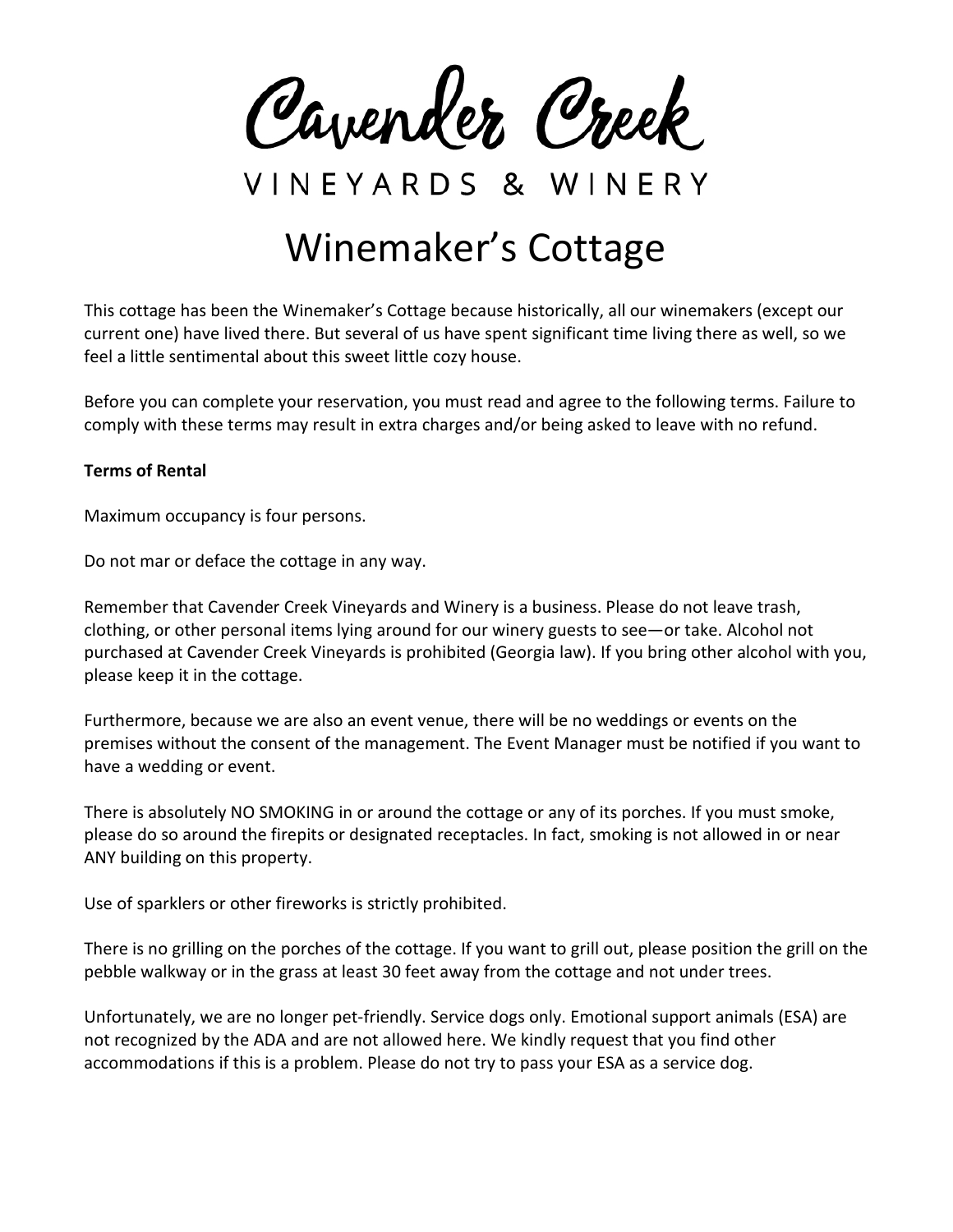Please do not feed the farm dogs, Tucker and Tinkerbell. We do our best to keep them healthy and in good condition. And please do not let them sleep with you in the Cottage. They are working dogs and need to stay outside. They are used to it!

THIS IS NOT A PARTY COTTAGE. This is a very small cottage out in the middle of nowhere. There is no pizza delivery. We have close neighbors out here in the country who will not appreciate loud noises after 10 pm. If you are thinking about inviting fifty of your closest friends to party all night, please find other rentals in this area that are bigger and more accommodating. No parties are allowed at the cottage at any time.

Check-in is at 3 pm on the day of your arrival and check-out is at 11 pm on the day of your departure. When you arrive, park on the side of the cottage in the little driveway next to the screened porches, and head to the nearby tasting room to check in. Or if you plan to arrive after hours, you will be given instructions on how to get in. When you depart, simply leave the keys on the kitchen table and our staff will take care of the rest.

## **Helpful Information**

We're looking forward to having you as our guests. Here is some information to help you plan your trip. Please do not hesitate to call our Experience Manager, Carl Avery, if you have any questions or need anything. His cell phone is (478) 697-1438.

Our address is 3610 Cavender Creek Road in Dahlonega, Georgia. Most GPS devices will get you there but yours may route you to our back gate on Homer Edge Circle. At this time, the gate is kept locked. Homer Edge Circle is a loop that begins and ends on Cavender Creek Road. Just drive back to Cavender Creek Road, look for our sign that marks the front entrance, and turn onto our gravel driveway.

Our Winemaker's Cottage has two bedrooms. Each bedroom has a queen-size bed. There is one full bathroom. There is also another vanity with a sink outside the bathroom so that one person can still use the mirror and brush teeth while the main bathroom is being used. There is a full working kitchen complete with basic cookware, dishes, and utensils. There is no fireplace.

We provide towels and bed linens. We even have sundry personal items in case you forget something. Two Riedel wine glasses and a bottle of wine await you upon arrival. We are delighted to offer you a discount in the tasting room—just let your server know you are our cottage guests.

For seven-day rentals, housekeeping services will be provided mid-week. At that time, garbage will be removed, bed linens will be changed, and used towels will be replaced with clean, fresh ones.

We close the gate after the last staff member leaves in the evening. That's to keep our farm dogs from getting into Cavender Creek Road. You may still enter and leave the property. Just be sure to close the gate behind you.